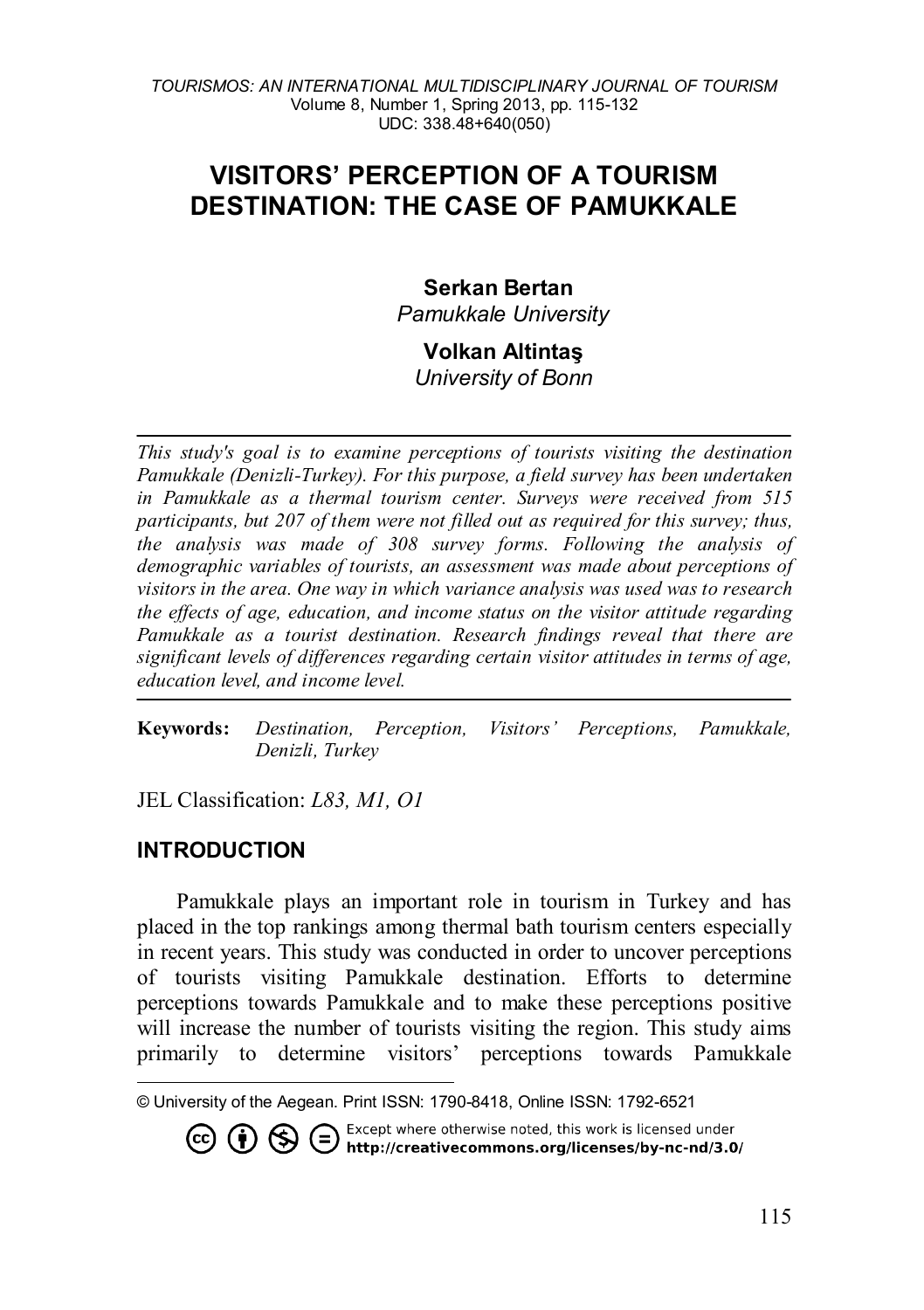destination and to reveal which measures should be taken to increase the number of visitors by taking these perceptions into account.

The perceptions of visitors coming to any tourist attraction may be quite different depending on their demographic situations (Chi et al., 2009; Rittichainuwat et al., 2001; Beerli and Martin, 2003; Baloğlu and McCleary, 1999; Chen and Kerstetter, 1999). In this study, the goal was to reveal the effects of education, age and income levels of domestic tourists visiting Pamukkale on their perceptions towards this natural site and also to form concrete suggestions for local administrations, regional inhabitants and tourism facilities of the region regarding necessary steps to increase the number of tourists visiting the area.

One way variance analysis was applied to research this effect on perceptions towards Pamukkale destination. In the variance analysis the Scheffe test was made in case the result turned out meaningful. In this study, brief information was actually given about Pamukkale destination and the destination perceptions. In the field research, the application of the survey form used as the data collection method was mentioned, and in the findings section the data obtained with the survey method was evaluated. Demographic findings were primarily revealed and the data was evaluated by making one way variance analysis. In the results and suggestions section, findings were interpreted and concrete suggestions were formed.

# **LITERATURE SCAN**

The Tourism Strategy of Turkey aims to extend the tourism season throughout the whole year. This idea was based on a variety of tourist attractions, and in this context particularly health tourism and thermal tourism were handled. The Southern Aegean region (Aydın, Denizli, Manisa, İzmir) was also accepted as a thermal tourism center (Ministry of Culture and Tourism, 2007). "Aphrodisia Culture and Thermal Tourism Development Region", composed of over 20 geothermal sources including Pamukkale, has formed among regions which will be developed primarily within the "Thermal Tourism Cities Project": this project will start taking geothermal potential in Turkey into account to develop thermal tourism (Ministry of Culture and Tourism, 2007).

Pamukkale, which plays a key role among thermal tourism centers, hasn't reached its desired tourism potential yet although it has unique travertine terraces, historic relics and thermal water sources. In 2009, a total of 1,323,961 people visited Pamukkale: 141,165 free of charge,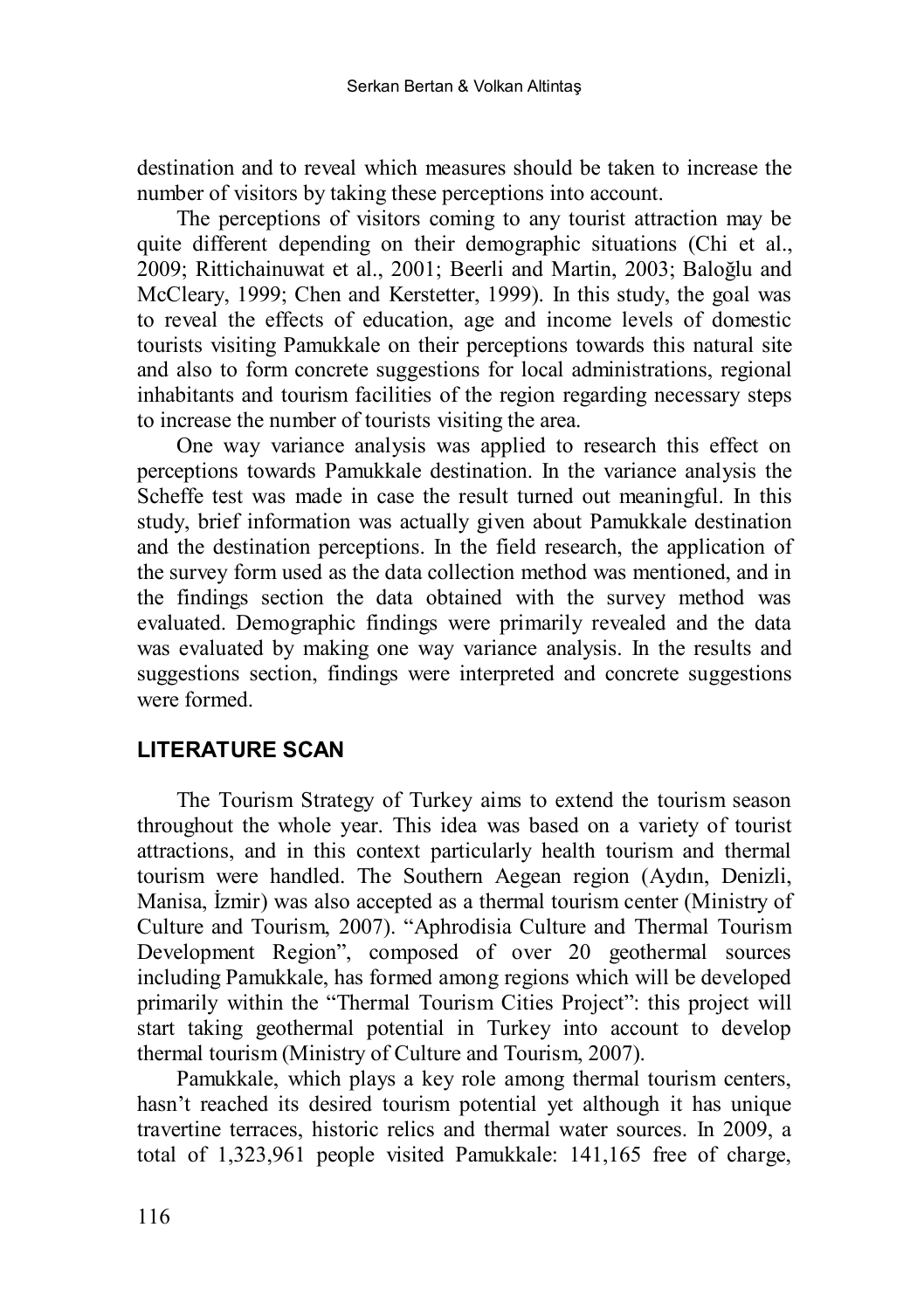134,968 with museum card, 15,224 domestic tourists and 1,032,604 foreign tourists. (Denizli Special Provincial Administration, 2010).

To know how a region is perceived is especially important to be able to attract visitors to that region. Image perception is not solely a result of media tools since it develops out of a combination of several personal experiences (Horrigan, 2009). For example, events such as winter games play a significant role in improving the image of a location (Monge and Brandimarte, 2011). The image perception of tourists is considered a crucial dimension of general country image (Abd El Jalil, 2010). Studies in the 1990s suggest that image is an important element of destination choice for tourists (Kamenidou et al., 2009). Perceived images of hospitality and travel enterprises create a basis for tourism development of a given area (Meliou and Maroudas, 2010). In the image creation process, brochures, tour operators, and travel agencies also play significant roles (Abd El Jalil, 2010).

In the 1990s, the number of various research concerning the destination image increased (Taşçı et al., 2007) and image has clearly emerged as an important factor in selecting a tourist destination (Baloğlu and McCleary, 1999). Because the analysis and evaluation of the destination image is a conspicuous topic in the literature, it has had a positive effect in understanding tourist behaviour (Beerli and Martin, 2004). In tourism research, the visitor's perception of the destination name rather than visuality of the destination has been focused upon (MacKay and Fesenmaier, 2000). Destination image can be defined as environmental characteristics having an impact on consumer behaviors and choices (Kamenidou et al., 2009). In tourism, destination image is important at all times if branding strategies and brand development is set as a goal (Horrigan, 2009). Numerous research has been recorded about destination images of tourists (Kamenidou et al., 2009), and a continuous interest can be observed to this topic among tourism scholars (Shin, 2009).

When the literature about factors affecting the destination image has been examined, main factors have been revealed as previous experiences, tourism motivation, socio-demographic characteristics and various information sources (Baloglu and McCleary, 1999). Because of rapid change in demographic structures in tourism, the importance of research based on demographic structure has increased. In most of the studies, the effect of demographic situations has been researched in the destination selection and image perception, and in some research meaningful differences have been found between image perceptions of visitors and their demographic structures like age, marital status and education (Chi et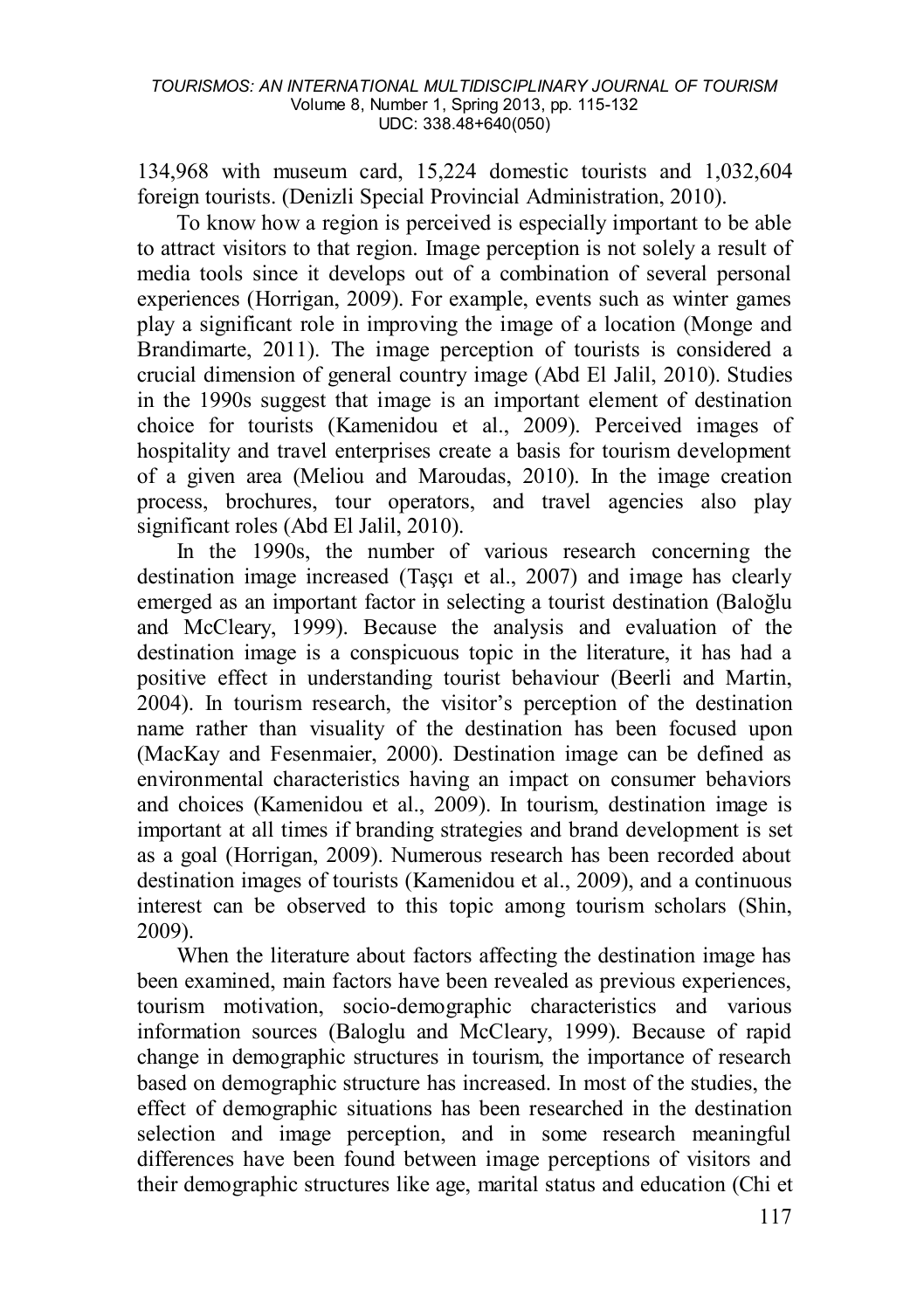al., 2009:1; Rittichainuwat et al., 2001; Beerli and Martin, 2003; Baloğlu and McCleary, 1999; Chen and Kerstetter, 1999). However, in other research, meaningful differences haven't been found between image perceptions of visitors and demographic factors (Chi et al., 2009).

In most research, the relation between perceived image and demographic factors such as gender, age, education, occupation, income and marital status has been examined (Chi et al., 2009) and the relation between image components and tourists' socio-demographic characteristics has emerged as a meaningful factor in terms of social class, education, age and gender (Beerli and Martin, 2003). Although many variables such as age, education, income, occupation and marital status have been stated as elements affecting image and perceptions, it is important to note that specifically age and education have been shown to be the most important factors affecting image among demographic variables (Baloğlu and McCleary, 1999). It is accepted that the importance of research concerning age being one of demographic factors has increased in travel literature, and there isn't any meaningful difference among under and over 50 year old tourists in terms of the destination image (Chi et al., 2009). It is seen that visitors without a four year education have perceived the destination image more positively than those having undergraduate and postgraduate education and that visitors have got different income situations has created a significant difference in evaluating the destination image (Chi et al., 2009). There isn't a significant difference among ages in perceiving pictorial memory performance (Smith and Mackay, 2001). Differences have been found between image perception and genders and education (Chen and Kerstetter, 1999).

# **RESEARCH METHOD**

In this study, the demographic situations of visitors visiting Pamukkale were examined and the effect of education, age and income levels of domestic tourists visiting Pamukkale destination on their perception towards the Pamukkale site was researched. Primarily the survey study was conducted in the Pamukkale region as a part of thermal tourism and demographic situations of tourists coming to Pamukkale were inspected. Later, these aforementioned factors were considered and the visitors' attitudes were revealed. The research was implemented in two steps. In the first step secondary data was examined, and in the second step the data was collected through field research. In the field research, the survey method was used as the data collection method. After the aim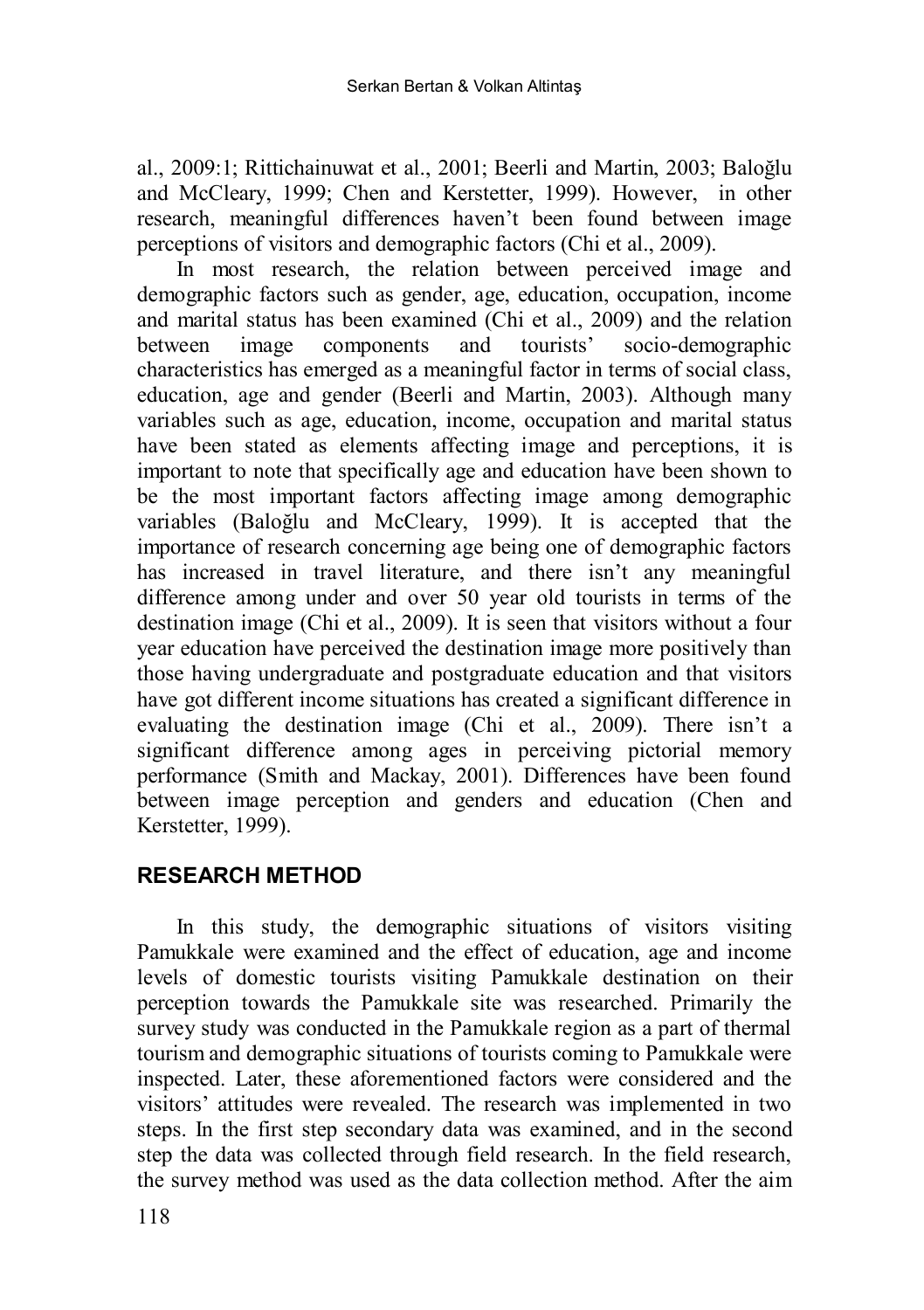of the study was briefly explained in the front page of the survey form, it was specifically stated that the study would only be made for scientific aim and results would certainly be kept private.

The survey form is composed of two basic sections. In forming the first section of the survey form, research handling the topic scientifically was primarily examined and there were questions concerning perceptions towards Pamukkale destination; in the second section there were demographic questions aimed at local people taking the survey. Demographic questions were placed at the end of the survey form. In this study, in order to evaluate opinions of people included in the sample, the Likert attitude scale--extensively used in research based on quantitative data--was used. Likert type scale items are used as 3, 5 or 7 options. In this study, a Likert five-point scale (Tezbaşaran, 1997) was preferred in its original form. In determining perceptions towards the destination, survey takers were asked to assign each attitude statement according to agreement level by giving statements "absolutely agree, agree, neither agree nor disagree, disagree, never agree".

The pre-application was primarily conducted to come up with valid results in the survey study forming the key point of the research. The preapplication of the study was realized by interviewing tourists. In reciprocal interviews, tourists' reaction to questions was observed. Notes were made if the person hesitated, or if there were inarticulate questions being asked. In addition, the tourists' ability to perceive questions easily was taken into account. After the pre-application, the final draft of the survey form was created, and this survey was used on tourists coming to Pamukkale by interviewing them face-to-face.

In this study--with the aim of revealing visitors' perceptions towards Pamukkale as a tourist destination--a total of 308 surveys taken by tourists visiting Pamukkale were analyzed according to various demographic variables. The data collected through the survey was analyzed with the SPSS statistical program developed for social sciences. First of all, surveys were checked to see if they had been filled out completely and if answers continued in a certain way were primarily examined. Frequency distributions of demographic data were handled and extrapolated. Finally, one-way variance analysis was applied in order to research the effect of education, age and income situations on visitors' perception criteria towards Pamukkale. When the result came out as meaningful in variance analysis, the Scheffe test was done.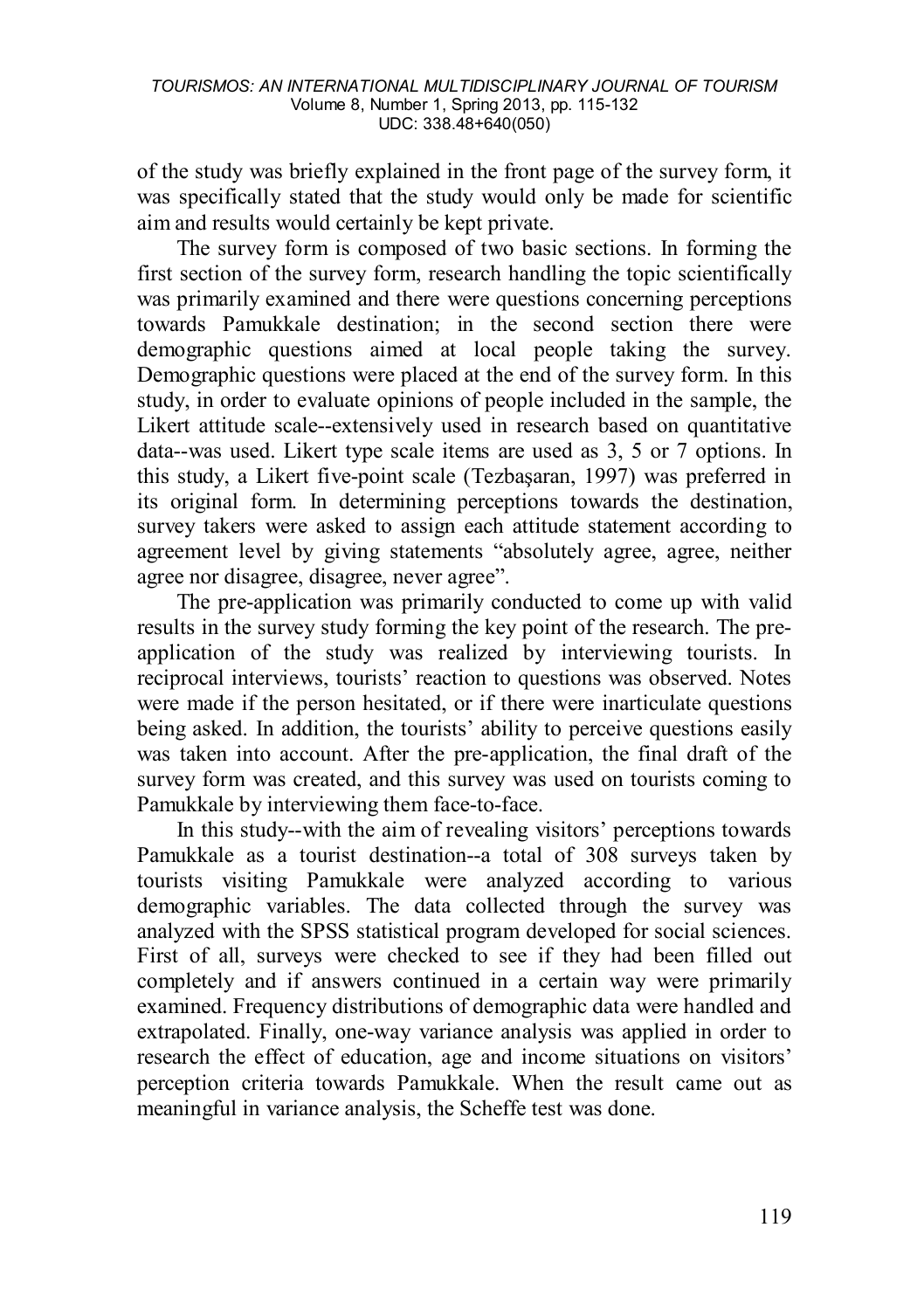# **FINDINGS AND DISCUSSION**

Demographic findings being in descriptive, statistical base are stated in Table 1.

|                                                                                                                           | Number                                    | Percent                               |                                                                                                                                                                 | Number                                                         | Percent                                                        |
|---------------------------------------------------------------------------------------------------------------------------|-------------------------------------------|---------------------------------------|-----------------------------------------------------------------------------------------------------------------------------------------------------------------|----------------------------------------------------------------|----------------------------------------------------------------|
| Demographic                                                                                                               |                                           | $(\%)$                                | Demographic                                                                                                                                                     |                                                                | $(\%)$                                                         |
| Factors                                                                                                                   |                                           |                                       | Factors                                                                                                                                                         |                                                                |                                                                |
| Gender<br>Woman<br>Man<br>Education<br>Primary<br>Education<br>High School<br>Two-year degree<br>Graduate<br>Postgraduate | 134<br>174<br>48<br>72<br>53<br>103<br>24 | 44<br>56<br>16<br>24<br>18<br>34<br>9 | Age<br>25 and below<br>26-30<br>$31 - 35$<br>36-40<br>41-45<br>46 and above<br>Income<br>500 and below<br>501-999<br>1.000-1499<br>1500-1999<br>2.000 and above | 82<br>65<br>39<br>29<br>43<br>42<br>64<br>83<br>64<br>41<br>47 | 27<br>22<br>13<br>10<br>14<br>14<br>22<br>28<br>21<br>14<br>16 |

**Table 1** Demographic Findings

44% of the survey attendants are women and 56% are men. In this situation, 134 of attendants are women and 174 are men. When the educational background of the survey pool are examined, it is understood that 48 of these have primary education, 72 high school, 53 two-year degree, 103 graduate and 24 postgraduate diploma. Based on this data, 16% of attendants are primary education graduate, 24% high school, 18% two-year degree, 34% 4-year degree and 9% postgraduate. When ages of attendants are taken into account, it is seen that 65 people are between 26- 30 years old, 39 people between 31-35 years old, 29 people between 36- 40 years old, 43 people between 41-45 years old, and the remaining 42 people over 46 years old. When attendants are evaluated as percentage, 27% of them are 25 and below years old, 22% 26-30 years old, 13% 31- 35 years old, 10% 36-40 years old, 14% 41-45 years old and 14% 46 and above years old. When incomes of survey takers are taken into account, 64 of them have income less than 500 TL, 83 have between 500-999 TL, 64 have between 1,000-1499, 41 have between 1,500-1,999 and 47 have income more than 2,000 TL. Monthly income of attendants in percentage: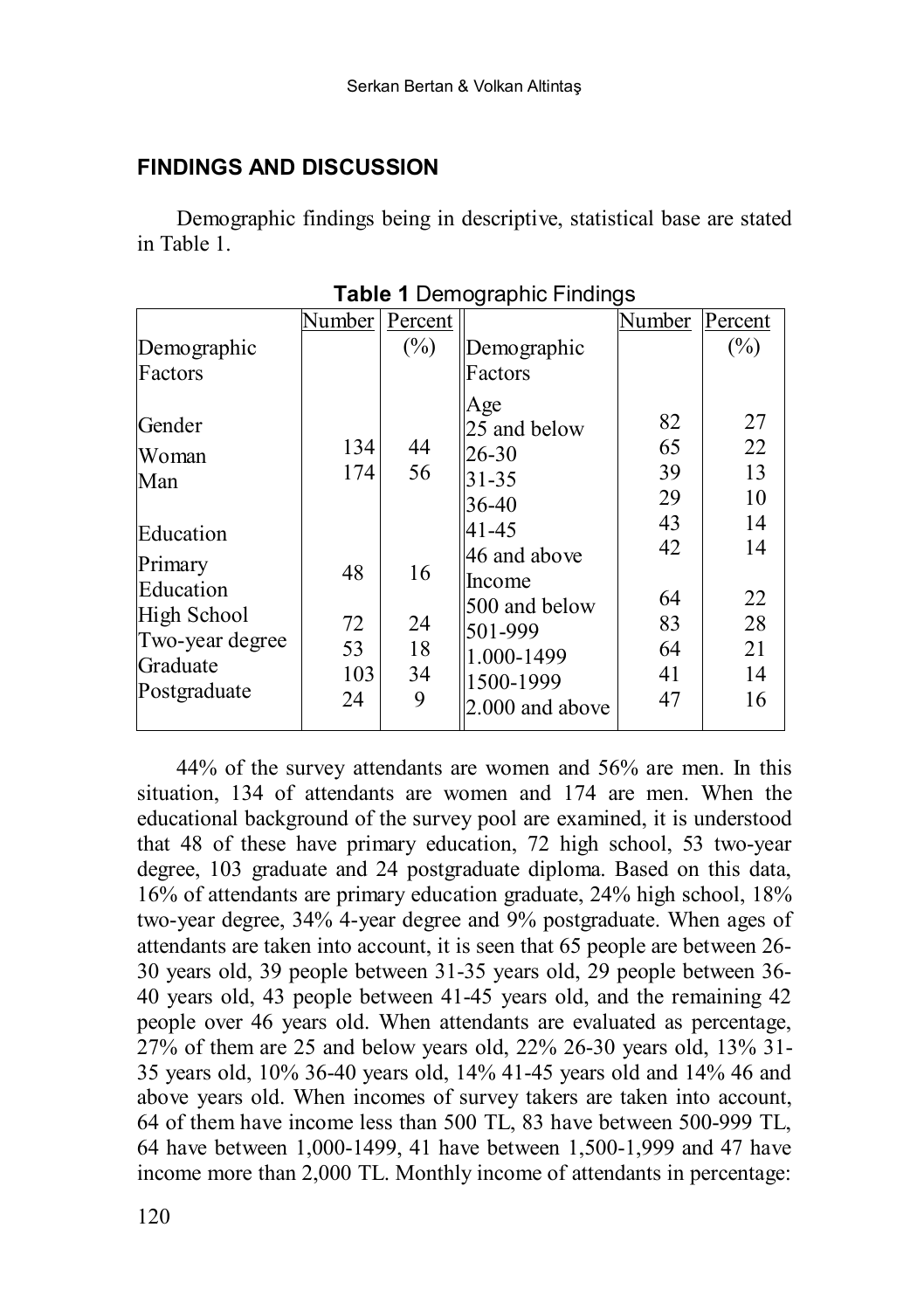22% of them have 500 and below, 28% between 501-999, 21% between 1000-1499, 14% between 1500-1999 TL and 16% 2,000 TL and above.

One-way variance analysis was applied to research the effect of the education of attendants visiting Pamukkale on their perception of this destination. Results of this analysis are shown in the table below.

|                                          | F     | р    | Scheffe        |
|------------------------------------------|-------|------|----------------|
| is<br>transportation<br>Local<br>service | 2.849 | .024 | $3-5, 4-5$     |
| comfortable.                             |       |      |                |
| Traveling through the tour is possible.  | 4.279 | .002 | $1 - 2, 1 - 3$ |
| Service quality of accommodation         | 3.504 | .008 | $1 - 3, 1 - 5$ |
| facilities is high.                      |       |      |                |
| Cost of holiday is higher than that of   | 2.586 | .037 | $2 - 4$        |
| alternative regions.                     |       |      |                |
| Pool entry fees are high.                | 2.865 | .024 | $1-5$          |

**Table 2** Education of Attendants and Statements

The difference between those having postgraduate education and those with 4-year and two-year degrees was determined to be meaningful regarding the comfort of the local transportation service (F= 2,849, p<.024). People with two-year and 4-year degrees are more likely to think local transportation service is comfortable than those with postgraduate education. In comments concerning the availability of the opportunity of traveling with the tour, the difference between those with primary education and those having high school and two-year degree education is significant  $(F= 4.279, p \le 0.002)$ . Questionees with only primary education regard the availability of the opportunity of traveling with the tour more positively than those with high school and 2-year degree education. Also in the statement "service quality of accommodation facilities is high", those with primary education exhibit different attitudes than those with two-year degrees and postgraduate education ( $F = 3,504$ ,  $p \le 0.008$ ). While those people with primary education think view the service quality of accommodation facilities in Pamukkale region as high, attendants possessing two-year degrees and postgraduate education perceive service quality as inadequate. In the statement "the cost of holiday is higher than that of alternative regions", there is also a difference according to the education of attendants ( $F = 2.586$ ,  $p \le 0.037$ ). Those with a high school education are more likely to regard the cost of holiday in Pamukkale as high as compared to those with 4-year degrees. Further, there is a difference observed between the agreement levels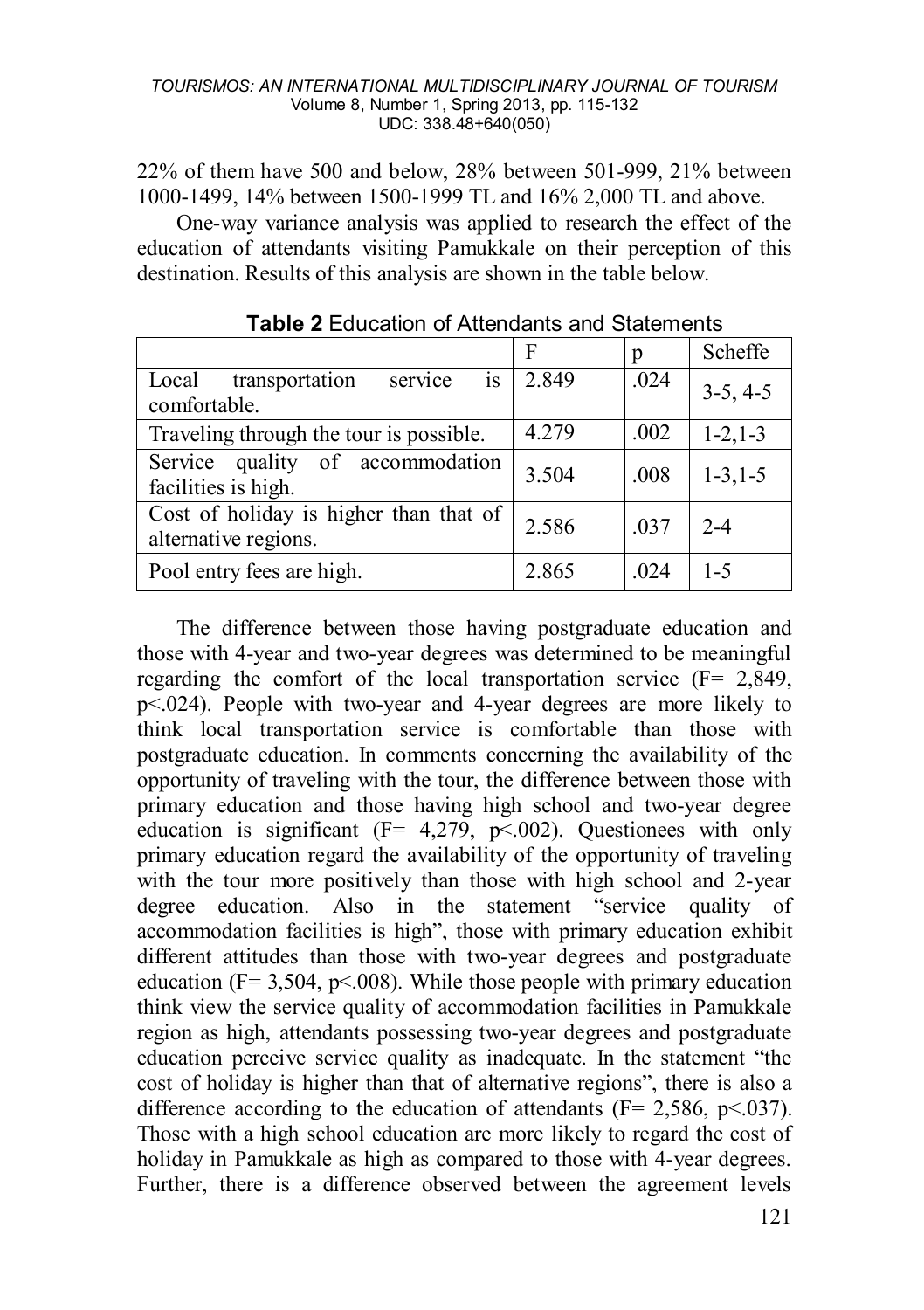regarding the statement "the pool entry fees are high" based upon education background.  $(F=2.865, p<0.24)$ . While attendants with a primary education regard the pool fees as very high, those with postgraduate education do not regard the pool fees as high.

One-way variance analysis was applied to research the effect of ages of attendants visiting Pamukkale destination on their perceptions towards this site. Findings are given in the table below.

|                                                                                              | F     | p    | Scheffe        |  |  |
|----------------------------------------------------------------------------------------------|-------|------|----------------|--|--|
| It has a unique?? atmosphere.                                                                | 2.429 | .035 | $2 - 4$        |  |  |
| It is a safe place.                                                                          | 2.849 | .016 | $1-6$          |  |  |
| There is a large variety of foods and<br>drinks in accommodation facilities.                 | 3.428 | .005 | $2 - 6$        |  |  |
| In accommodation facilities I feel at home.                                                  | 2.898 | .014 | $1-6,2-6$      |  |  |
| Health service is adequate.                                                                  | 2.526 | .029 | $1-5$          |  |  |
| The cost of holiday in Pamukkale is<br>generally higher than that of alternative<br>regions. | 2.285 | .046 | $1-5$          |  |  |
| Accommodation prices are high.                                                               | 2.700 | .021 | $1-5, 2-5$     |  |  |
| Gift prices are high.                                                                        | 3.620 | .003 | $1-5, 2-5$     |  |  |
| Prices of entertainment services are high.                                                   | 5.173 | .000 | $1 - 3, 1 - 5$ |  |  |
| Museum entry fee is high.                                                                    | 2.561 | .027 | $1-6$          |  |  |

**Table 3** Ages of Attendants and Statements

A significant difference is seen between ages of attendants and their attitudes toward the statement that Pamukkale has a unique?? atmosphere  $(F=2.429, p\le 0.035)$ . It is clear that attendants in the 26-30 age group regard Pamukkale as a unique?? atmosphere more than those in the 36-40 age group. The attitude sentence "Pamukkale is a safe place" shows a significant difference when it is examined according to ages of people surveyed  $(F=2.849, p<0.016)$ . Those visitors 25 and under years more highly perceive Pamukkale as a safe place than 46 years and over age group. When examining the opinion statement that there is a large variety of foods and drinks in accommodation facilities, a difference among age groups has also been detected  $(F=3.428, p<0.005)$ . Indeed, attendants between 26-30 years old regard the variety of foods and drinks in the Pamukkale accommodation facilities as adequate more than 46 and over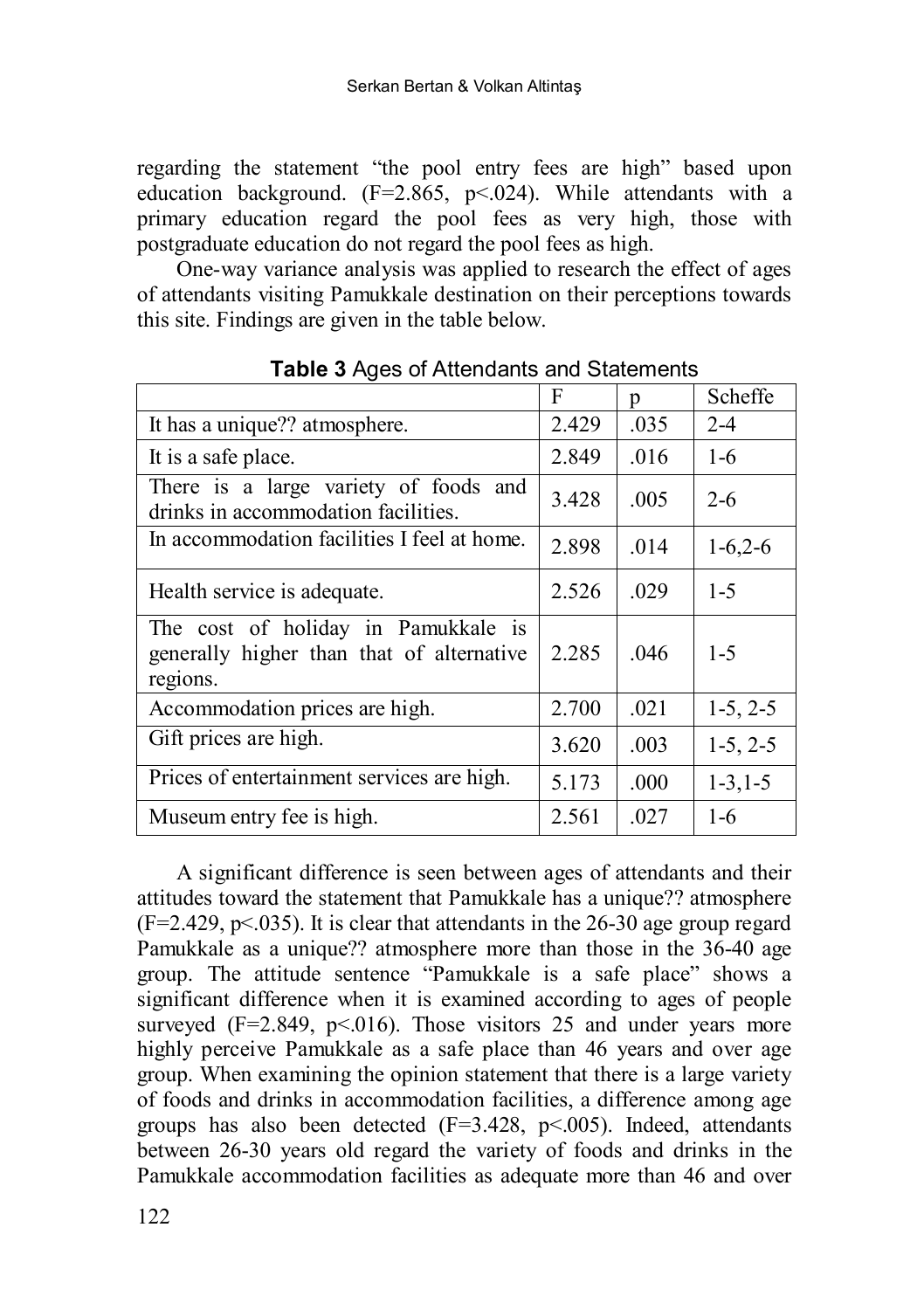years old attendants. Attendants in 25 years old and under, and those between 26-30 years old give more points to the attitude sentence "In accommodation facilities I feel at home" than the 46 years and over age group  $(F=2.898, p<0.014)$ . When it is taken into account that people become more attached to their own houses as they become older, it is no surprise that younger attendants were more apt to feel at home during a trip. In the statement "Health service is adequate", 25 and under years old attendants also exhibit a different attitude than those between 41-45 years old  $(F=2.526, p<0.29)$ . While 25 and under years old attendants think health service is adequate in Pamukkale destination, those between 41-45 years old do not agree that this is the case. This result can be interpreted as showing that the importance of health services gains as one ages.

In terms of expense, significant differences can also be found among different age groups. For example, age was an important factor among attendants and their corresponding attitudes to the statement "The cost of holiday is generally higher than that of alternative regions,"  $(F=2.285)$ . p<.046). Those participants 25 and under more often regard the cost of holiday as high compared to those between 41-45 years old. A significant difference has also been detected between attendants' attitudes to the statement "Accommodation fees are high" and their ages (F=2.700, p<.021). 25 and under years old participants and participants between 26- 30 years old regard accommodation prices as high more than those between 41-45 years old. The difference between attendants' attitudes to the statement "gift prices are high" and their ages has also been found to be meaningful ( $F=3.620$ ,  $p<.003$ ). It can be argued that 25 and under year old participants and participants between 26-30 years old regard gift prices in Pamukkale as high more than those between 41-45 years old. Further, the difference between attendants' attitudes to the statement "Prices of entertainment services are high" and their ages is meaningful  $(F=5.173, p<.000)$ . 25 and under year old participants more often regard the prices of entertainment services in the Pamukkale region as high than those between 31-35 and 41-45 years old. Finally, not surprisingly, in the statement "museum entry fee is high", 25 and under years old participants exhibit a different attitude from 46 and over years old participants  $(F=2.561, p\le 0.027)$ . 25 and under years old participants think the museum entry fees are high more than 46 and over years old participants.

One-way variance analysis was applied to research the effect of income situations of attendants visiting Pamukkale towards this tourist destination. Findings are given in the table below.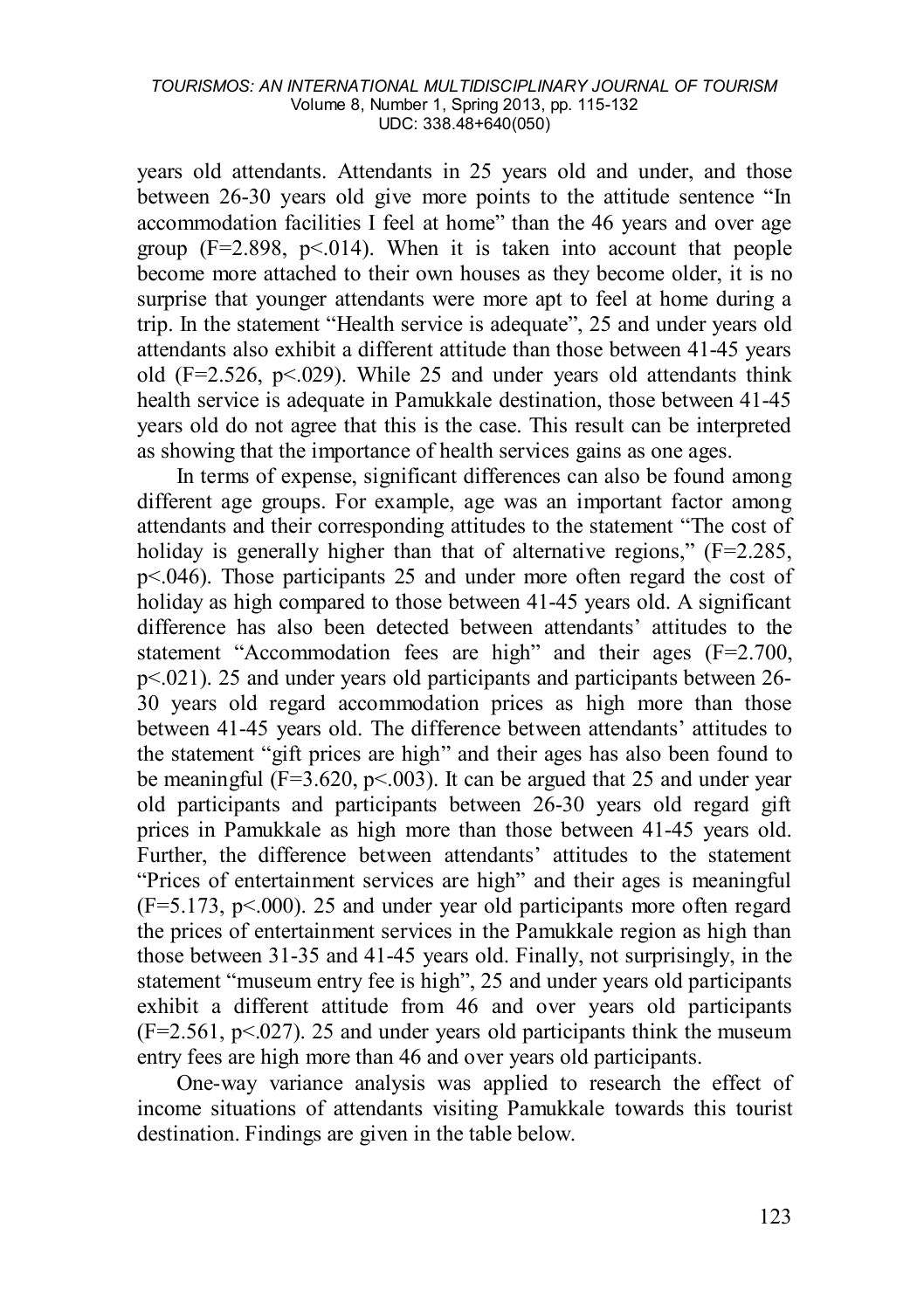|                                                                      | F     | p    | Scheffe              |  |  |
|----------------------------------------------------------------------|-------|------|----------------------|--|--|
| It is a safe place.                                                  | 3.854 | .004 | $1-4, 1-5$           |  |  |
| in<br>quality<br>There<br>is<br>service<br>accommodation facilities. | 4.269 | .002 | $1 - 4$              |  |  |
| Accommodation facilities are clean.                                  | 3.510 | .008 | $1 - 2, 2 - 3$       |  |  |
| Health service is adequate.                                          | 5082  | 001  | $1-2, 1-3, 1-4, 1-5$ |  |  |
| Prices of foods and drinks are high.                                 | 3.126 | .015 | $1 - 3$              |  |  |
| Gift prices are high.                                                | 4.817 | .001 | $1-2, 1-3, 1-4, 1-5$ |  |  |
| Prices of entertainment services are<br>high.                        | 4.255 | .002 | $1-4, 1-5$           |  |  |

**Table 4** Income of participants and statements

The difference between incomes of attendants and their attitudes towards the statement that Pamukkale is a safe place has been found to be meaningful (F=3.854, p<.004). Attendants earning 500 TL and under regard Pamukkale as a safe place more than those having a 1500-1999 TL income and those having 2000 TL and over income. In the statement "There is quality service in accommodation facilities.", attendants also exhibit a different attitude according to their income levels (F=5.173, p<.000). While attendants with a 500 TL and under income regard service in accommodation facilities as higher quality, those having income between 1500-1999 TL state that the quality of service in accommodation facilities is low. This result can be interpreted to mean that service quality in accommodation facilities in Pamukkale region is not at a satisfactory level to please visitors of a higher income group. In addition, a difference according to income levels of participants has been detected in the statement "accommodation facilities are clean" (F=3.510, p<.008). While attendants with a 500 TL and under income see accommodation facilities as clean more than those with an income between 501-999 TL, attendants having income between 501-999 TL think accommodation facilities are clean more than those having 1000-1499 TL. The difference between the approval of the statement "Health service is adequate" and income situations has also proven meaningful ( $F=5.082$ ,  $p<.001$ ). Attendants with a 500 TL and under income regard health service as adequate more than attendants in all other income groups, and attendants of other income groups state that they don't regard health service as adequate. Incomes of participants and their attitudes to the statement "prices of foods and drinks are high" show a difference  $(F=3.126, p<0.015)$ . While attendants having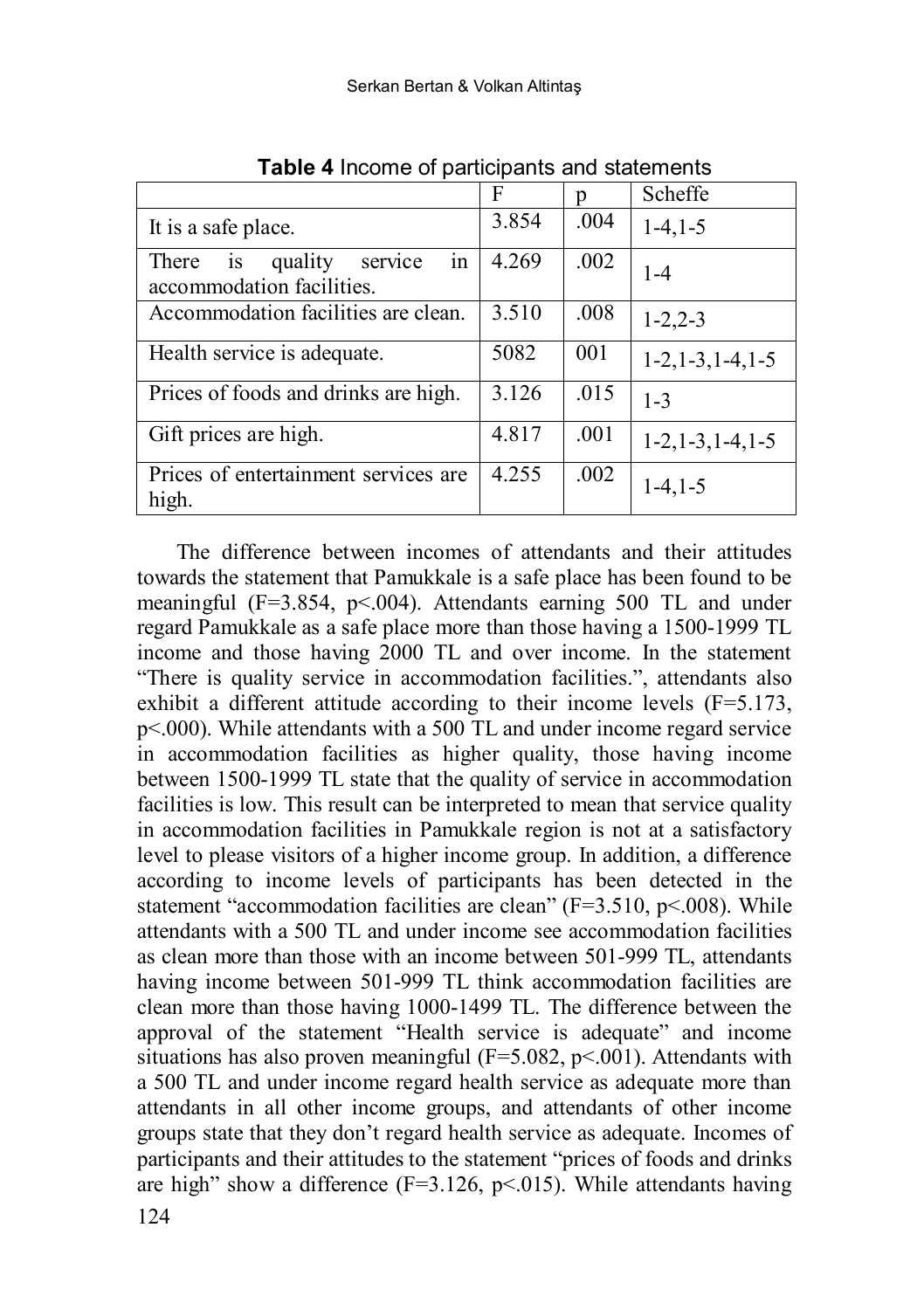500 TL and under income regard prices of foods and drinks as high, those having income between 1000-1499 TL regard prices of foods and drinks as normal. The difference between the approval of the attitude statement"gift prices are high" and income situations is meaningful  $(F=4.817, p<0.001)$ . Attendants having 500 TL and under income regard gift prices as high more than those in all other income groups. In the statement "prices of entertainment services are high", attendants exhibit a different attitude depending on their income situations ( $F=4.255$ ,  $p<.002$ ). Attendants from the 500 TL and under income group regard prices of entertainment services as high more than those having income between 1500-1999 TL and those having 2000 TL and over income. When looked at prices of foods and drinks, gifts and entertainment services, it can be said that attendants having 500 TL and under income generally regard prices in these three groups as high.

# **RESULTS AND SUGGESTIONS**

In this study, the destination perceptions of domestic tourists visiting Pamukkale destination were examined. In this study, one-way variance analysis was applied to research the effect of education, age and income situations of domestic tourists visiting Pamukkale destination on their perception criteria. When visitors' perception towards the destination were examined according to their education, age and income situations, significant differences have come out.

The data collected through the survey was analyzed by the SPSS statistical package program developed for social sciences. Frequency distributions of demographic data were primarily handled and evaluated. One-way variance analysis was applied to research the effect of visitors' education, age and income situations on their attitude criteria towards the destination perception. In the variance analysis, the Scheffe test was conducted in case the result was proven meaningful.

The difference between those having postgraduate education and those having 4-year and two-year degrees education was determined to be meaningful when it came to the comfort of local transportation service. Attendants possessing 2-year and 4-year degrees education view local transportation service as comfortable more often than those with postgraduate education. Therefore, it can be assumed that the comfort level of local transportation service is not adequate for visitors with a high level of education and should be improved. In this context, it should be noted specifically that firms providing the transportation service should do so using more comfortable vehicles. In comments concerning the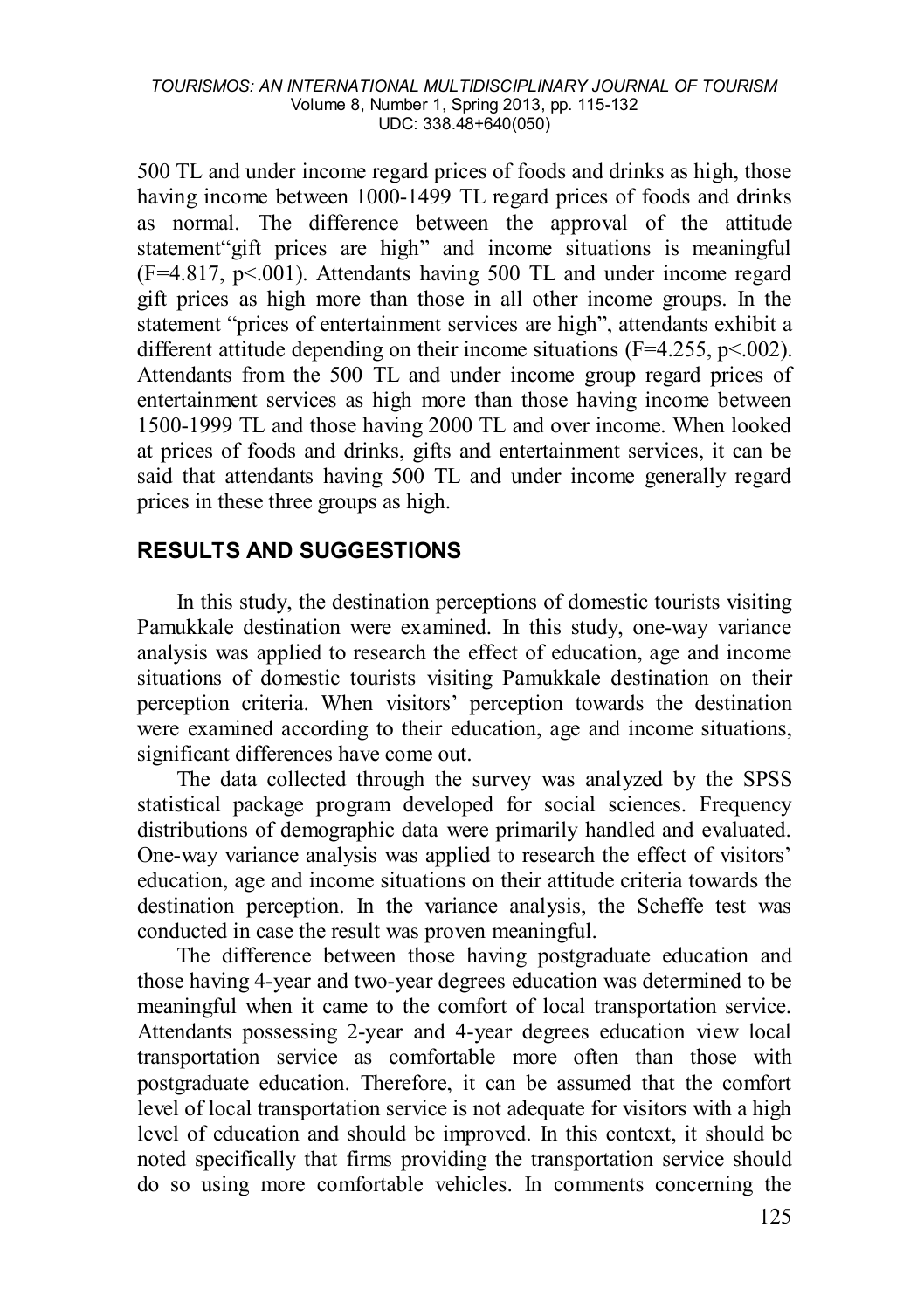availability of opportunities to travel with a tour, the difference between visitors with a primary education and those with high school and two-year degree education is significant. Those with a primary education regard the availability of opportunities to travel with a tour more positively than those with high school and two-year degree education. However the arrangement of enough high-quality tours to satisfy tourists in Pamukkale will certainly make this destination more interesting and increase the number of tourists. It should also be taken into consideration that the role of the tour vehicles is important: they should be uniquely designed to be suitable for visitors' photographing and filming. They could also be decorated with local eye-catching motifs, which visitors would likely respond to positively.

In the statement of the service quality of accommodation facilities, those participants with a primary education exhibit different attitudes than those with two-year (and four-year??) degrees and postgraduate education. While attendants possessing only a primary education perceive the service quality of accommodation facilities in Pamukkale region as high, attendants with two-year (and four-year??) degrees and postgraduate education perceive the service quality as low. This result indicates that the service quality of accommodation facilities is yet at the desired level. In terms of the accommodation facilities, tourists expecting higher quality service should not be ignored: here, a great deal of responsibility falls directly to managers of these accommodation facilities.

In order to increase the service quality, it is particularly important to focus on in-service education of employees and to place emphasis on details in the design of, rooms, service areas and facilities. Also in the statement "the cost of holiday is higher than that of alternative regions", there are differences depending on education levels of attendants. Those with a high school education regard holiday costs in Pamukkale as high more than those having a four-year degree education. For this reason, we can conclude that the expected holiday cost should be brought to the average level according to alternative regions. The difference between attendants' approval for the statement "pool entry fees are high" and their education situations has also been found to be significant. While attendants taking primary education regard the pool fees as very high, in contrast, those with a postgraduate education do not view the pool fees as high.

Attendants' ages and their attitudes to the statement that "Pamukkale has a unique?? Atmosphere" show a significant difference. It is clear that attendants between 26-30 years old regard Pamukkale as a unique atmosphere more than those in the 36-40 age group. When examined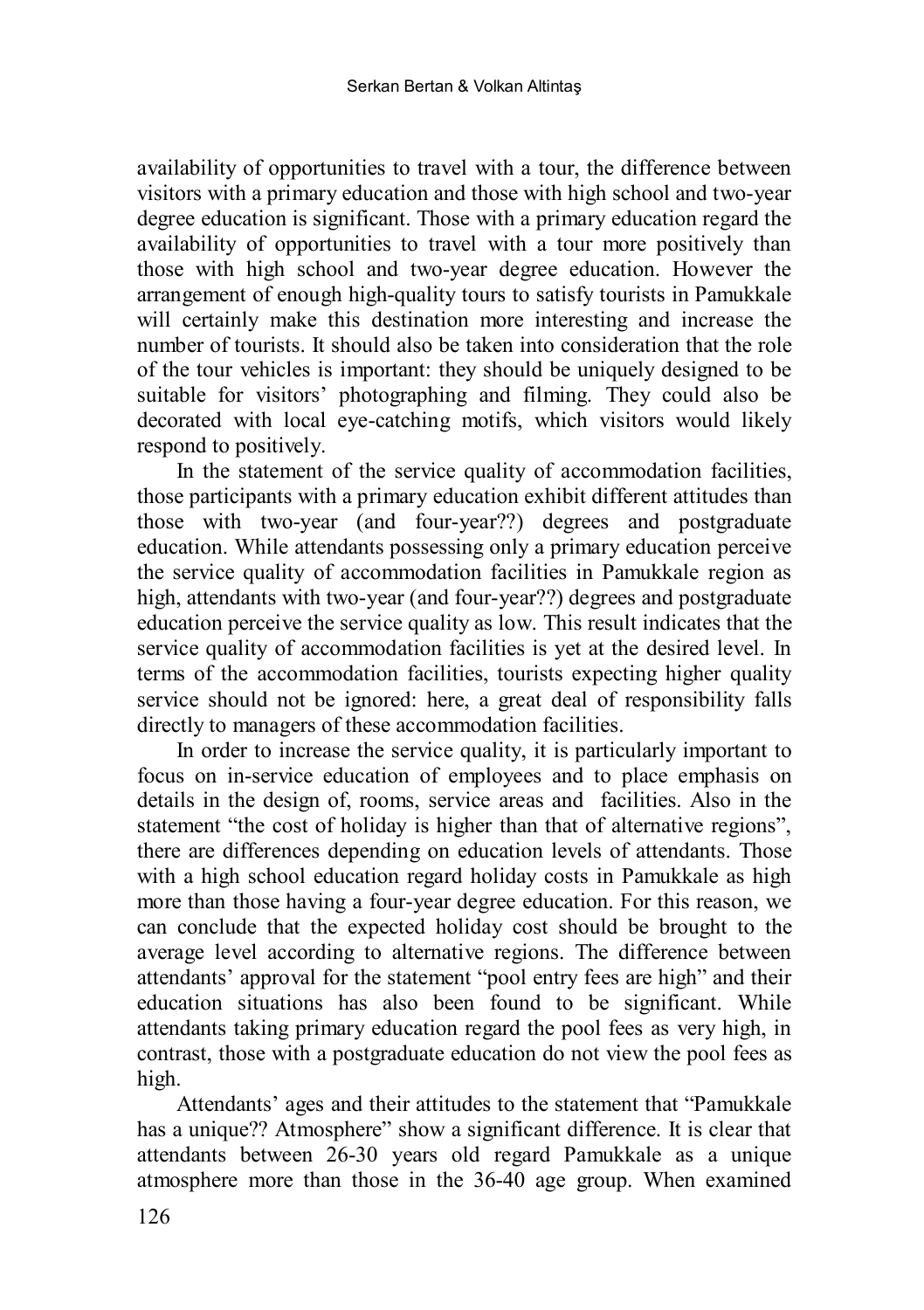according to ages of attendants, a significant difference has been found in the attitude sentence "Pamukkale is a safe place". 25 and under years old participants think Pamukkale is a safe place more than 46 years and over participants. Pamukkale's image as "a safe place" can be considered a key factor being used to perceive the destination positively. A significant difference between the attitude sentence "there is a great variety of food and drinks in accommodation facilities" and ages of participants has been detected. It can be said that participants between 26-30 years old regard the variety of foods and drinks in accommodation facilities as adequate more often those in the 46 and over age group. This result can be interpreted to mean that 46 years and over old participants have a greater expectation of various food and drink options, perhaps due to varied health problems. Moreover, for visitors, local foods and drinks of the destination where they take place may be different. For this reason, in the accommodation facilities the presentation of foods and drinks specific to that region can be made. Therefore both the diversity will have been provided for visitors who have become bored at the sameness and also the introduction of local tastes will have been made.

Attendants in 25 and under years old and between 26-30 years old give more points to the attitude sentence "In accommodation facilities I feel at home" than 46 and over years old participants. Given that people become attached to their own houses as they become older, it can be said that the result that in the accommodation facilities younger participants feel at home is an expected result. 25 and under years old participants also exhibit different attitude towards the statement "health service is adequate" than those between 41-45 years old. While 25 and under years old participants think health service in Pamukkale region is adequate, those between 41-45 years old don't agree with that statement. This result can be interpreted that the importance of adequate health service carries more weight as a person ages. Moreover, to mention Pamukkale especially in health tourism causes expectations to increase. The difference between attendants' ages and their attitudes to the statement "the cost of holiday in Pamukkale is higher than that of alternative regions" has been found to be meaningful. Participants who are 25 years and under regard the cost of holiday in Pamukkale as high more often than those between 41-45 years old. Younger tourists look for more different alternatives in Pamukkale and regard the holiday costs, which are sourced from less touristic activities than other regions, as high. The diversifying of touristic activities is a subject that should be focused upon. Increasing the current limited offering of activities such as paragliding and horse riding and diversifying the recreation activities will especially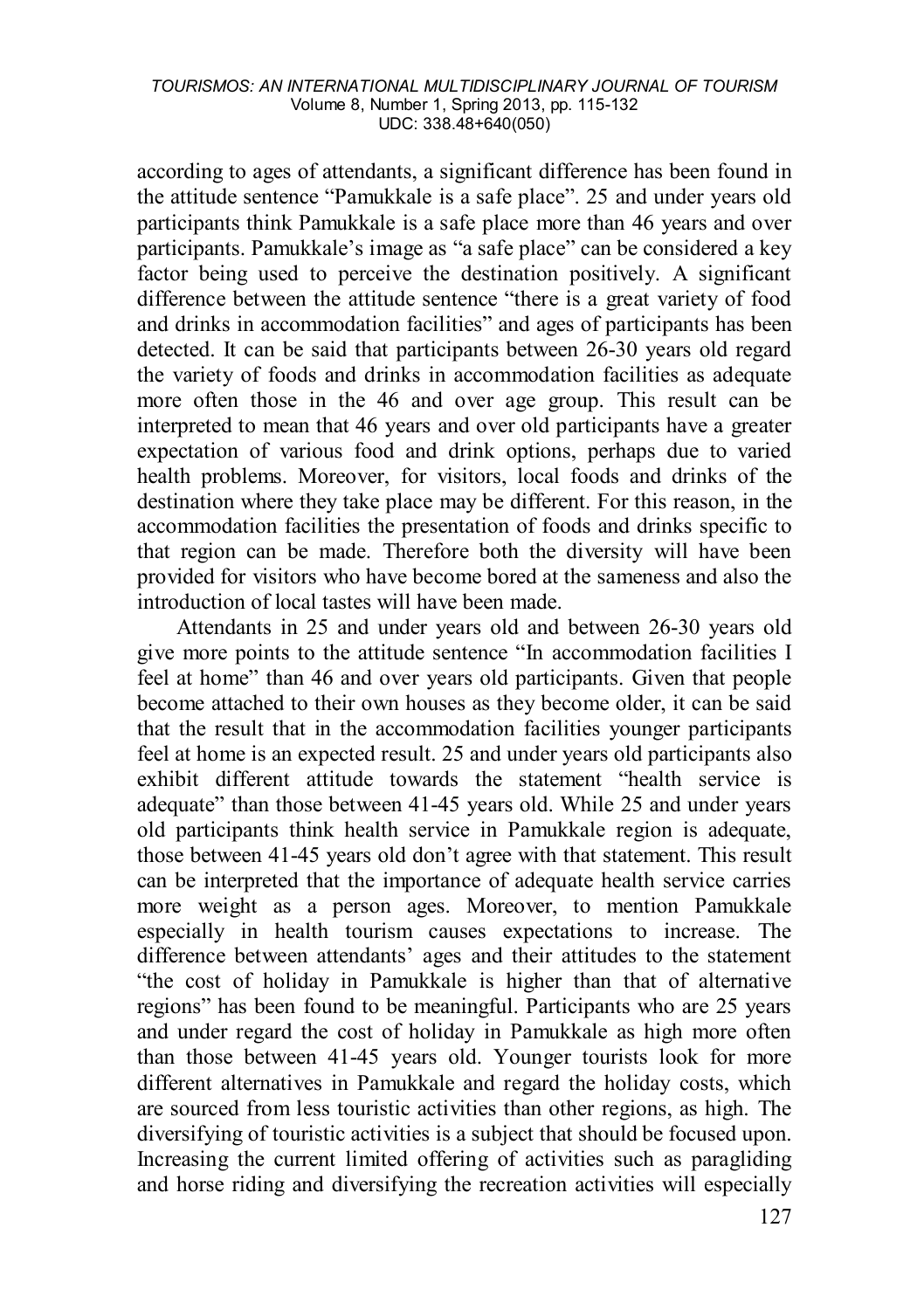attract the interest of young visitors. The attendants' attitudes to the statement "accommodation prices are high" and their ages has been found to be significantly different. 25 and under year old participants and participants between 26-30 years old regard accommodation prices as high more than those between 41-45 years old. It can be presumed that the reason that accommodation prices are regarded as high is due to the unavailability of transportation options?? or various animations in the accommodation facilities. Creative activities offered by the accommodation facilities will both prevent visitors from regarding prices as high and also increase the commitment to the destination.

Continuing the same trend, the difference between attitudes regarding the statement "gift prices are high" and ages of participants has been proven noteworthy. It is clear that tourists in the 25 and under age group as well as those in the 26-30 year old age group perceive gift prices in Pamukkale as high more than those guests between 41-45 years old. Some ideas to overcome this problem would be to open up more shops or locations where tourists can purchase gifts, prices should overall be reduced, and there should be gifts unique to the region available. Regarding the issue of local items, the local Pamukkale government and business community should work together to support area inhabitants- especially women--to produce and sell their own local handicrafts. The could sell from their own stands or from common stands organized by the municipality. In addition to handicrafts, local foods could also be sold. Another related issue are visitors' attitudes regarding the statement "prices of entertainment services are high." Clearly here, age is also a considerable factor. 25 and under year old attendants regard prices of entertainment services in Pamukkale region as high more than attendants between 41-45 years old. Those in the 25 and under age group are seeking more entertainment opportunities at a more affordable price. Also when examining the statement "museum entry fee is high", 25 and under year old participants exhibit a different attitude from 46 and over year old attendants. Againh, those participants 25 years and under view the museum entry fees as being high more than those 46 years and over.

Moving now to the impact of income levels on attitudes, it has been proven that indeed income plays a role when it comes to the perception of Pamukkale as a safe place. Guests earning 500 TL and less see Pamukkale as a safe place more than often than those guests with an income between 1500-1999 TL 2000 TL and over. Further, when looking at the statement "There is quality service in the accommodation facilities", attendants also exhibit different attitudes according to their income situations. While visitors at the 500 TL and less income level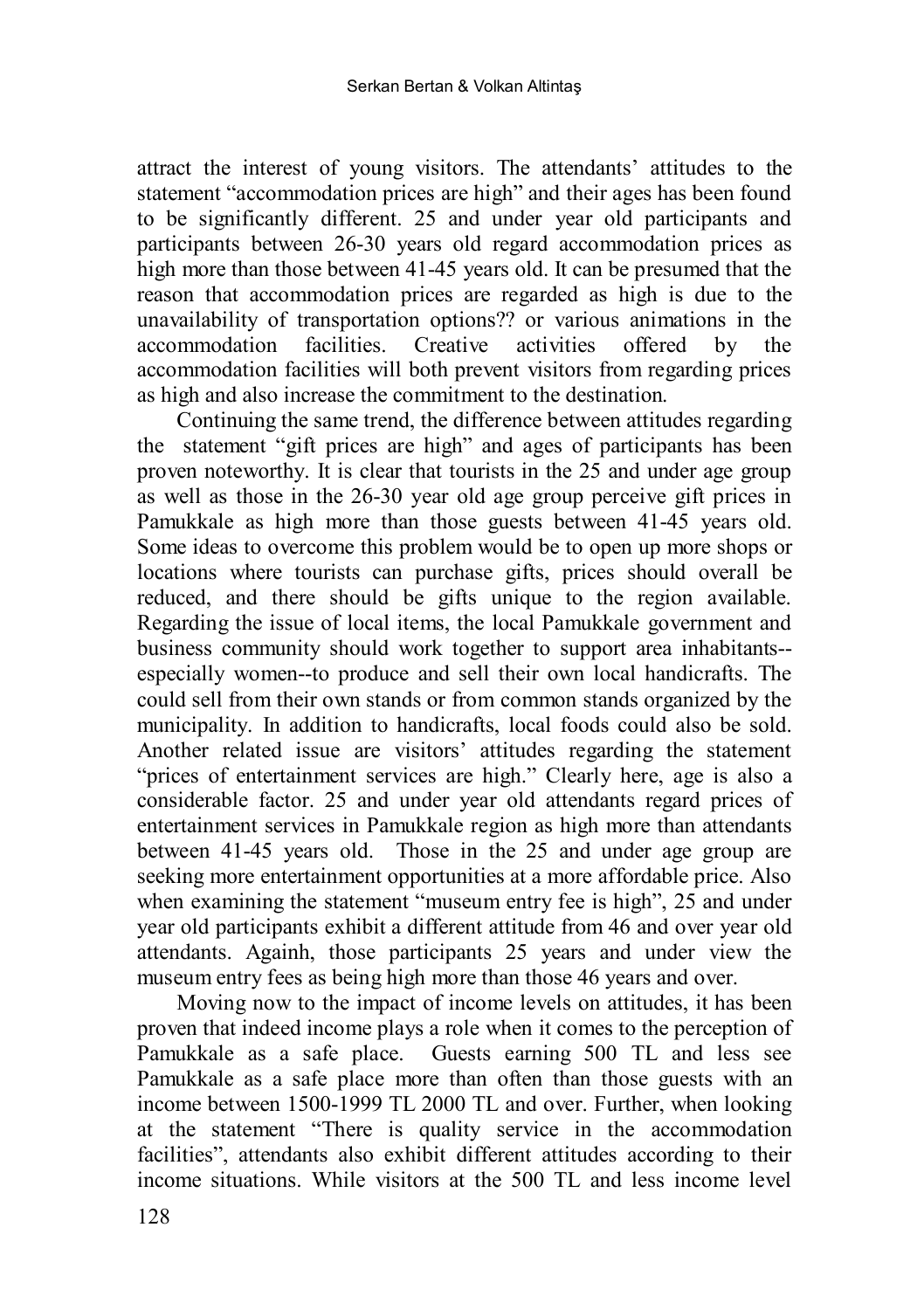regard the service in the accommodation facilities as high, in contrast, visitors with an income between 1500-1999 TL state that the quality of the service in the accommodation facilities is low. This result can be interpreted to mean that the service quality in the accommodation facilities in the Pamukkale region is not adequate for those guests at a higher income levels. Not surprisingly, differences were also apparent when reacting to the statement "the accommodation facilities are clean", depending on income levels. It is clear that the higher one's income level is, the less they perceive the accommodation facilities as clean. Tourists in the 500 TL and less income group regard the accommodation facilities as clean more than those having income between 501-999 TL. As expected, visitors with an income between 501-999 TL think the accommodation facilities are clean more than those having income between 1000-1499 TL. In a similar pattern, the difference between their approval of the statement "health service is adequate" and their income situations was also found to be important. Attendants with a 500 TL and less income regard health service as adequate more than attendants in all other income groups. Notably, attendants in all other income groups do not believe that health service in the area is adequate.

Examining now the impact of income level on perceptions of price, it is worthy to note that attitudes vary when it comes to the statement "prices of foods and drinks are high" depending upon income level. While visitors in the 500 TL and less income group regard prices of foods and drinks as high, in contrast, those with an income between 1000-1499 TL regard prices of foods and drinks as normal. The difference between the approval of the attitude statement "gift prices are high" and income situations is also meaningful. Attendants with a 500 TL and less income regard gift prices as high more often than those in all other income groups. Certainly it is a fact that one's income level affects the purchase of gifts and souvenirs. Opening various giftware stands suitable for every budget would be a useful step. In a related topic, visitors also view the statement "entertainment prices are high", differently according to their income situations. Guests with a 500 TL and less income regard entertainment prices as high more than those with incomes between 1500- 1999 TL and 2000 TL and above. When looking at prices of foods and drinks, gifts, and entertainment, it can be concluded that attendants at the 500 TL and less income level generally regard prices in these three areas as high.

The research results indicate that great value should be placed on the perceptions of visitors in order to increase the number of visitors coming to the Pamukkale region. In evaluating these results, it is clear how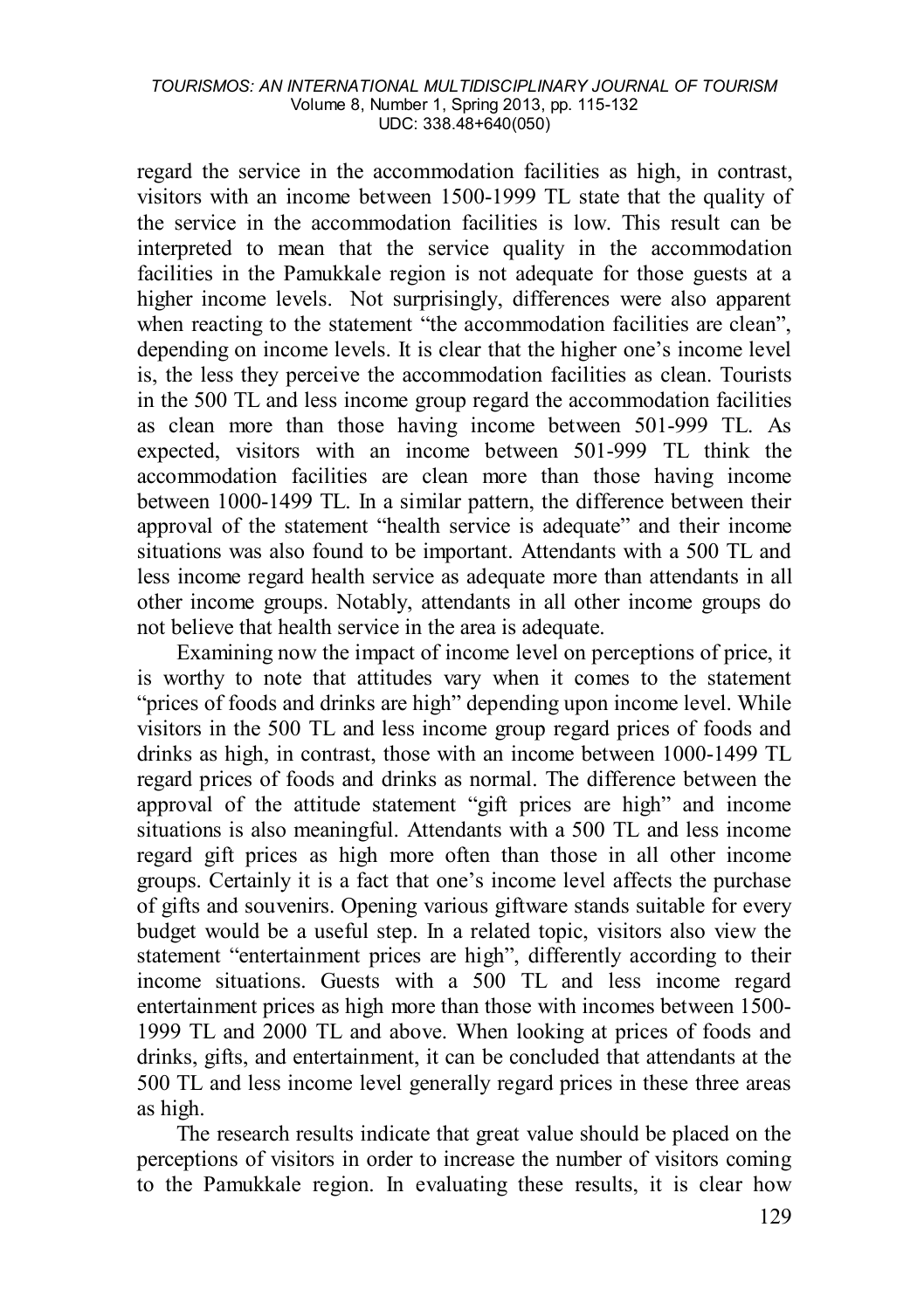important it is to train the local people and employees of the tourism facilities to help assist tourists in having an enjoyable and memorable time during their stay. This in turn will increase the visitors' perceptions in a positive way and will lead to important developments and the growth of the tourism industry in the region.

Since this research was done in a limited region, some problems were faced in obtaining sufficient, completely-filled out surveys. In addition, the research couldn't be conducted over a very wide sample. Regarding this issue, it is assumed that if this study is made over a wider sample, the generalization level of the research results may increase and give better results. One of the subjects which should be focused on in later research concerning Pamukkale are the factors which determine the destination image. The scope of research in the future can be widened in this direction, and key components forming Pamukkale's image as a tourist destination vis- à-vis independent variables can be examined.

### **REFERENCES**

- Abd El Jalil, S.J. (2010). Images of Egypt In United Kingdom Tour Operators' Brochures. *Tourismos: An International Multidisciplinary Journal of Tourism*, Vol. 5, No.2, pp.179-191.
- Baloglu, S. & McCleary, K.W. (1999). A Model of Destination Image Formation. *Annals of Tourism Research*, Vol. 26, No.4, pp.868-897.
- Beerli, A. & Martin, J.D. (2003). Tourists' Characteristics and the Perceived Image of Tourist Destinations: A Quantitative Analysis—A Case Study of Lanzarote, Spain. *Tourism Management*, Vol. 25, pp.623–636.
- Beerli, A. & Martin, J.D. (2004). Factors Influencing Destination Image. *Annals of Tourism Research*, Vol. 3, No.3, pp.657-681.
- Chen, P. & Kerstetter, D.L. (1999). International Students' Image of Rural Pennsylvania as a Travel Destination*. Journal of Travel Research*, Vol. 37, pp.256-266.
- Chi, Christina G.Q., Gursoy, D & Qu., H. (2009). Demographic Variables and Loyalty Formation: A Systematic Examination. Paper presented at the Hospitality & Tourism Management International CHRIE Conference-Refereed Track. University of Massachusetts, Amherst, http://scholarworks.umass.edu/refereed/Sessions/Friday/18. Accessed the  $15<sup>th</sup>$  of January 2010, at 10.00.
- Denizli Special Provincial Administration. (2010). Http.www.pamukkale.org.tr, Accessed the  $01<sup>st</sup>$  of February 2010, at 15.40.
- Horrigan, D. (2009). Branded Content: A New Model For Driving Tourism Via<br>Film And Branding Strategies. Tourismos: An International Film And Branding Strategies. *Tourismos: An International Multidisciplinary Journal of Tourism*, Vol. 4, No.3, pp.51-65.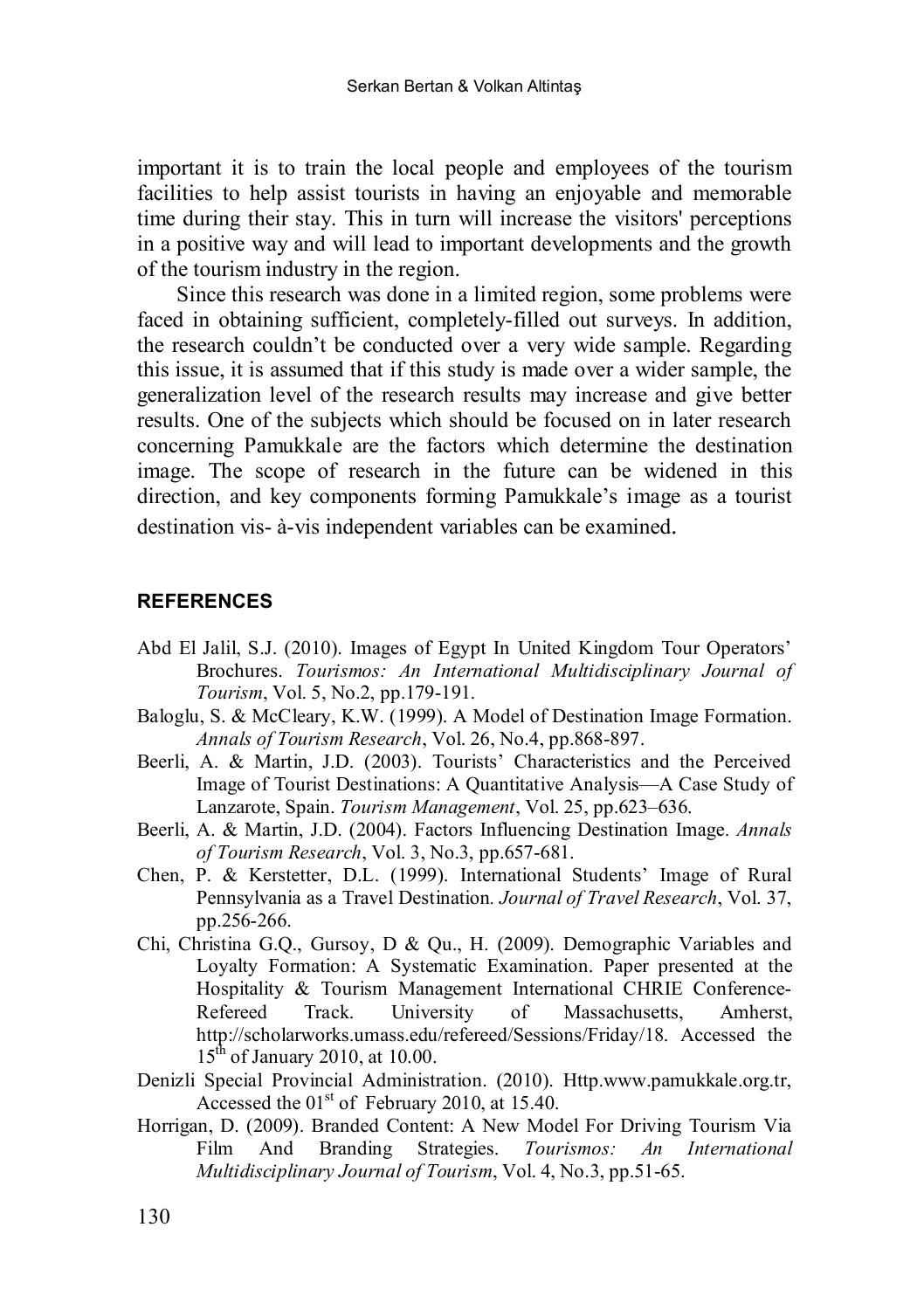- Kamenidou, I., Mamalis, S. & Priporas, C. (2009). Measuring Destination Image And Consumer Choice Criteria: The Case Of Mykonos Island. *Tourismos: An International Multidisciplinary Journal of Tourism*, Vol. 4, No.3, pp.67-79.
- Ministry of Culture and Tourism. (2007). Türkiye Turizm Stratejisi (2023), Ankara, Http.www.kultur.gov.tr/TR/Tempdosyalar/189566\_TTstrateji2023.pdf.

Accessed the  $14<sup>th</sup>$  of September 2009, at 09.25.

- MacKay, K.J. & Fesenmaier, D.R. (2000). An Exploration of Cross-Cultural Destination Image Assessment. *Journal of Travel Research*, Vol. 38, pp.417-423.
- Meliou, E. & Maroudas, L. (2010). Understanding Tourism Development: A Representational Approach. *Tourismos: An International Multidisciplinary Journal of Tourism*, Vol. 5, No.2, pp.115-127.
- Monge, F. & Brandimarte, P. (2011). Mice Tourism In Piedmont: Economic Perspective And Quantitative Analysis Of Customer Satisfaction. *Tourismos: An International Multidisciplinary Journal of Tourism*, Vol. 6, No.1, pp.213-220.
- Rastegar, H. (2010). Tourism Development and Residents' Attitude: A Case Study of Yazd, Iran. *Tourismos: An International Multidisciplinary Journal of Tourism*, Vol. 5, No.2, pp.203-211.
- Rittichainuwat, B.N., Qu, H. & Brown, T.J. (2001). Thailand's International Travel Image: Mostly Favorable. *Cornell Hotel and Restaurant Administration Quarterly*, Vol. 42, pp.82-95.
- Shin, Y. (2009). Examining The Link Between Visitors' Motivations And Convention Destination Image. *Tourismos: An International Multidisciplinary Journal of Tourism*, Vol. 4, No.2, pp.29-45.
- Smith, M.C. & Mackay, K.J. (2001). The Organization of Information in Memory for Pictures of Tourist Destinations: Are There Age-Related Differences. *Journal of Travel Research*, Vol. 39, pp.261-266.
- Taşçı, A., Gartner, D.A., William C. & Çavuşgil, S.T. (2007). Conceptualization and Operationalization of Destination Image. *Journal of Hospitality & Tourism Research*, Vol. 31, No.2, pp.194-223.

*SUBMITTED: MAR 2012 REVISION SUBMITTED: OCT 2012 ACCEPTED: JAN 2013 REFEREED ANONYMOUSLY*

**Serkan Bertan** (serkanbertan@yahoo.com) is a lecturer at Pamukkale University, School of Tourism & Hotel Management, Denizli, Turkey.